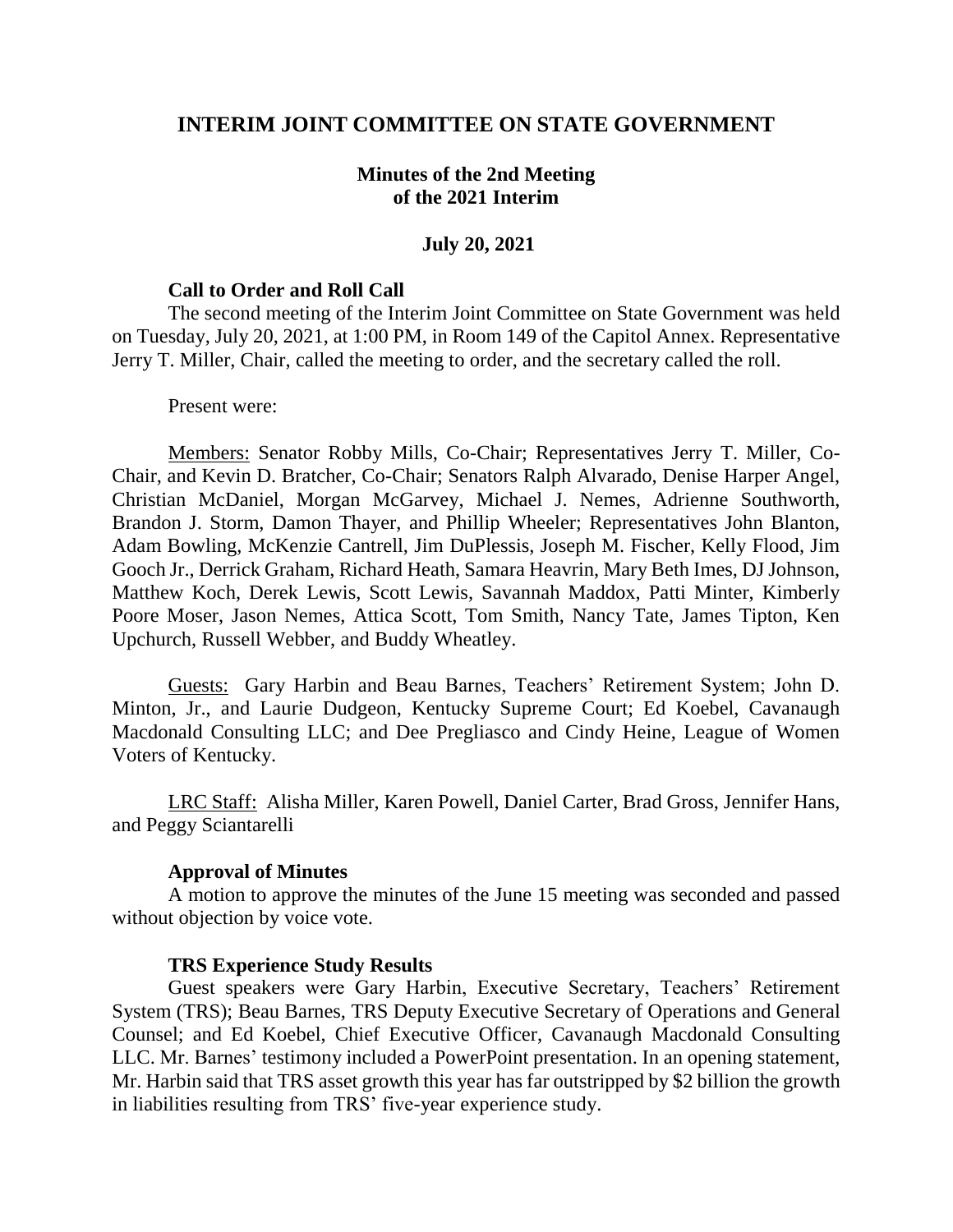Mr. Barnes stressed the importance of looking at investment return in the long term. He said that TRS is a top-tier investment performer compared to other pension plans in the nation. Compared with other large public pension plans, TRS gross return for the quarter ending March 31, 2021, was 3.44 percent, which ranked in the top 49 percent (per AON ranking). One-year return was 40.86 percent, ranking in the top 3 percent nationwide. TRS 3-year, 5-year and 10-year return was 11.81 percent, 12.3 percent, and 9.86 percent, respectively—which ranked in the top 2-4 percent nationally. Compounded 30-year return was 8.45 percent. A past study by the LRC Program Review and Investigations Committee revealed that TRS investment fees are among the lowest in the nation. From 2008 to March 2021, TRS investment return totaled a net \$19.3 billion, compared to \$14 billion for an average pension plan—an outperformance of \$5.3 billion.

Mr. Barnes said that an experience study is a standard practice that is conducted by actuaries across the nation to review assumptions that they project for retirement plans. These periodic reviews are a prudent and necessary exercise by all actuaries. The assumptions help determine funding needs and sources. Most public pension plans do experience studies every five years, but actuaries look at assumptions every year for purposes of an annual valuation of gains and losses. The TRS experience study covered the five years ended June 30, 2020.

The biggest issue TRS has is its legacy unfunded liability, and TRS is grateful to the General Assembly for providing funding to pay it off. The original 30-year funding plan to pay off the legacy unfunded liability is now down to 24 years. The experience study is "forward looking," reviewing a wealth of sources and data for both the public and private sectors. TRS' 2021 experience study is different from past studies in its timing. This year there is understandably interest in the assumptions—how are they going to change and how much—and the actuary was able to expedite release of the study. The current fiscal year is underway, and preliminary numbers are available. TRS will be refining the preliminary numbers over the coming weeks and months to determine a final fiscal year valuation, which will hugely impact TRS' budget request that must be presented by November 15. It is not known yet how the assumptions will potentially impact the first year of the next biennial budget to which the assumptions will apply.

The experience study does not fully consider the potential impact of the pandemic on mortality or the fact that investment returns as of last March 31 were really good. A couple of months ago, TRS reported to the Public Pension Oversight Board (PPOB) that investment return for the first nine months was 22 percent, but it is now closer to 30 percent. Gains of \$4 billion that were reported to PPOB a few months ago will actually be a little over \$5 billion. These exceptional investment returns will have a big impact on the future budget request.

Committee meeting materials may be accessed online at https://apps.legislature.ky.gov/CommitteeDocuments/33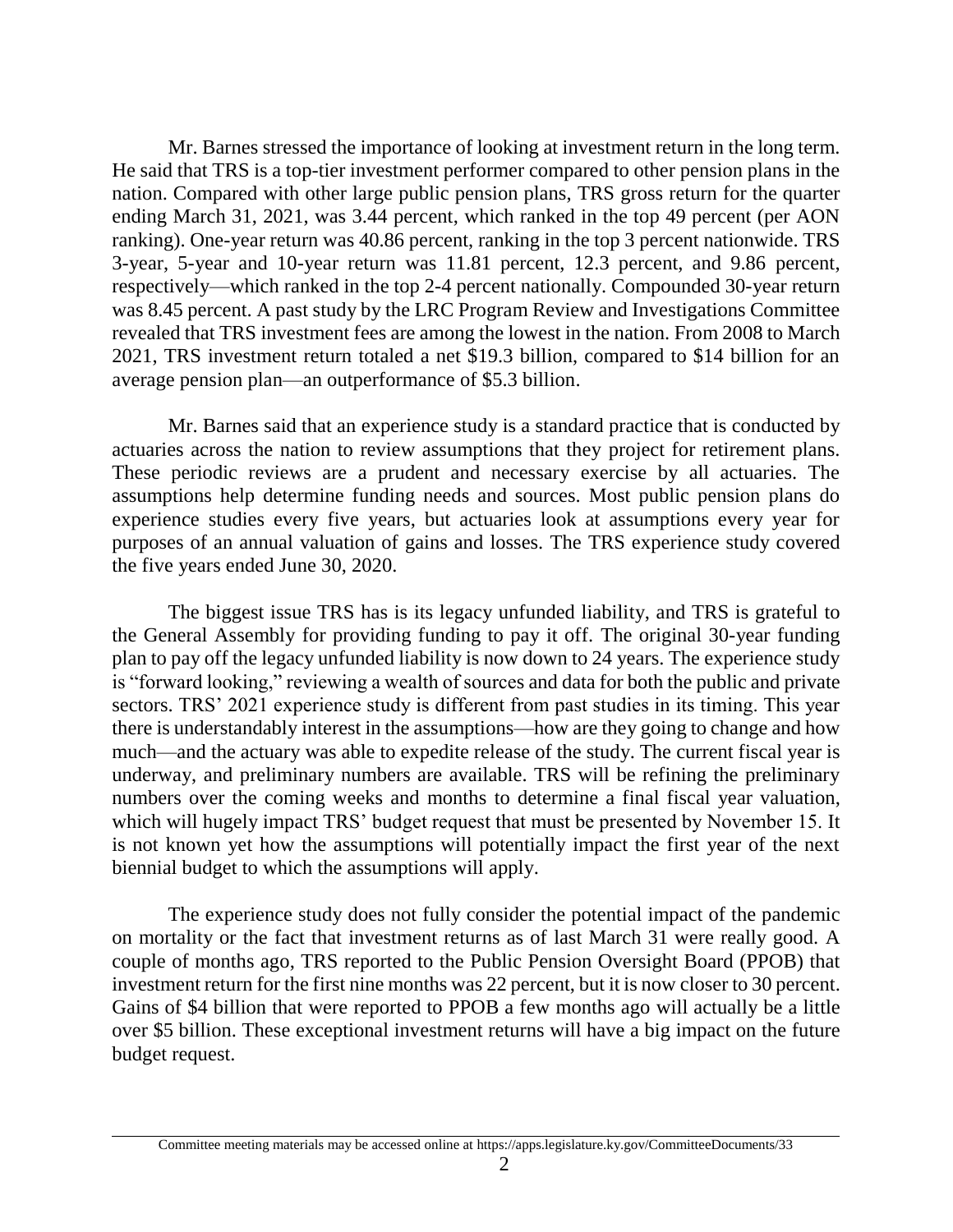Mr. Barnes said that the study does not incorporate a trend among states—North Carolina, Georgia, Mississippi, and others—to phase in changes as a result of changes in assumptions. TRS will continue discussions about this with the actuary and will likely discuss this in a future meeting with the board of trustees. The experience study, which was presented to the board at its June meeting, does not consider the impact of significant pension legislation that was enacted during the 2021 RS—HB 258. Due to that enactment, as of January 1, 2022, the Commonwealth will have no responsibility for any developing unfunded liability for new tier teachers entering the system as of January 1. In about 10 years, half of TRS active members may be in this new tier.

Changes resulting from the experience study include lowering the investment return assumption for all plans from 7.5 percent to 7.1 percent and lowering the payroll growth assumption from 3.5 percent to 2.75 percent. The payroll growth assumption is a 30-year long-term assumption that can grow as the number of teachers' increases. Mr. Barnes later said that, given TRS' investment performance, lowering the investment return assumption to 7.1 percent was a very conservative assumption.

Representative Tipton asked whether TRS anticipates a trend for costs to grow and the need for future budget requests to increase by \$40-\$50 million each biennium. Mr. Barnes said there have been modest increases in recent years, and they anticipate that there will be some increases in future years. Regarding TRS' FY 2024 budget request, Representative Tipton asked how much the changes brought about by the experience study added to the annual cost, assuming investment returns stay the same—and whether it would be reasonable to assume there will be additional annual cost to fund the \$2.95 billion increase in the pension unfunded liability. Mr. Barnes said yes, if based on the 2020 valuation, but, based on the actual numbers, they will have to "wait and see." He is anticipating the 2021 valuation will be different because it was an exceptional year in the market and a particularly exceptional year for TRS.

Mr. Barnes discussed the new teacher-specific mortality tables, which will impact the budget request. Teachers live longer than the general population. A multi-year project by the society of actuaries to collect teacher specific mortality data has resulted in new teacher-specific mortality tables.

Representative Miller asked Mr. Koebel to comment regarding doing financial assumptions every two years rather than five years, since the assumptions would then likely be much simpler and less costly to adjust. Mr. Koebel said there has been an upward trend to examine the economic side of the equation a little more frequently but that demographic data should definitely be based on five years. Gathering just two years of demographic data is not credible enough. On the economic side, unless there are a lot of shifts in asset allocation, it is okay to look at the financial assumptions every five years. Representative Miller said he agrees with Mr. Koebel regarding the demographic data but thinks that the financial assumptions should perhaps be examined more frequently.

Committee meeting materials may be accessed online at https://apps.legislature.ky.gov/CommitteeDocuments/33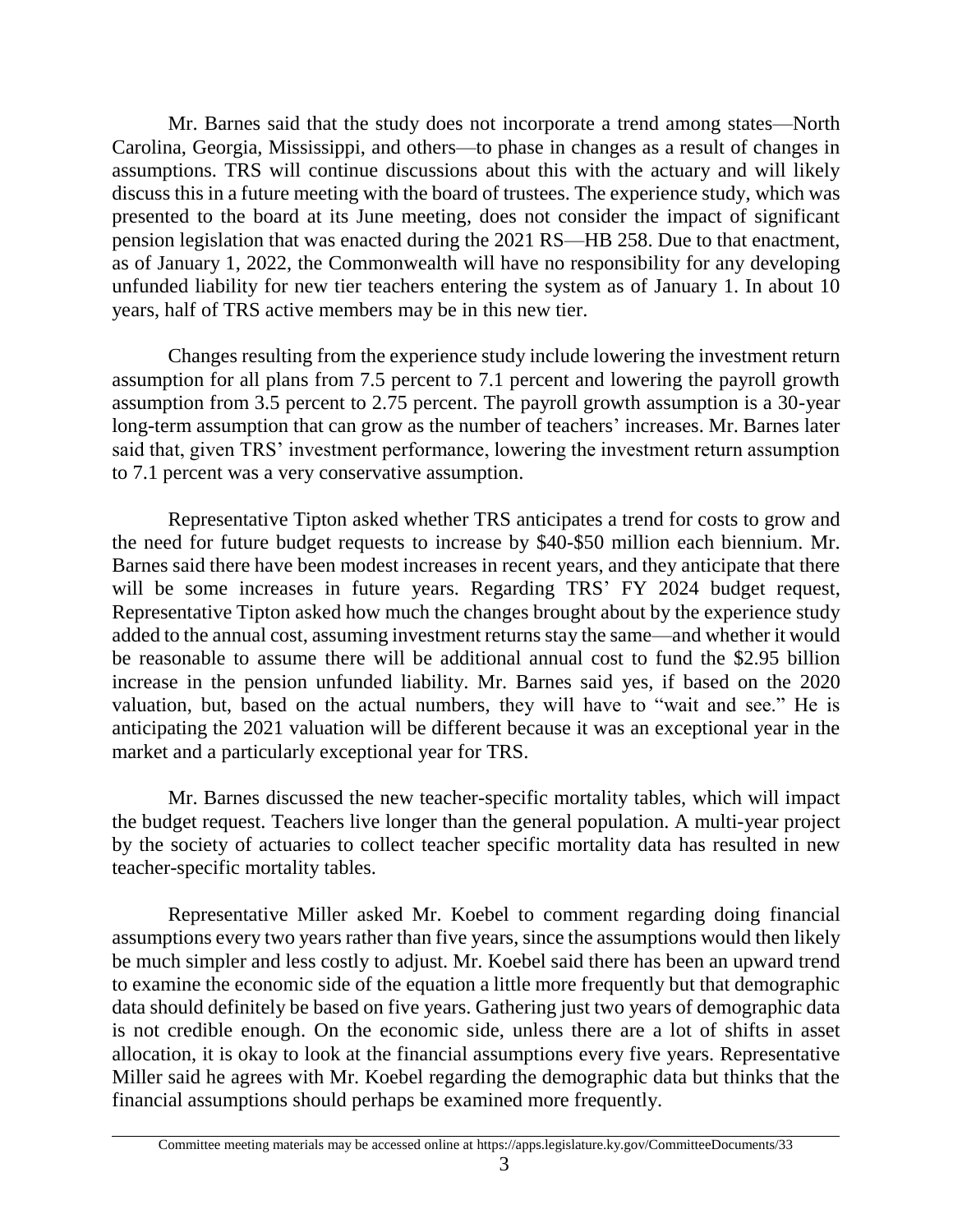Mr. Barnes discussed the experience study's impact on total liabilities. As a result of the assumption changes, total liability in the Retirement Annuity Trust as of June 30, 2020, increased by \$2.95 billion. The biggest drivers for the increase were a \$1.49 billion increase in liability due to the new teacher-specific mortality tables and a \$1.65 billion increase from lowering the discount rate—or investment rate of return—to 7.1 percent. He said that if TRS continues to meet 7.5 percent or better investment return, as it is now in all measured time periods, the \$1.65 billion "goes away immediately." He noted that lowering the total payroll growth for teachers in the Commonwealth decreased liabilities by \$400 million due to salary assumption changes. Liabilities in the Health Insurance Trust increased by \$350 million as of June 30, 2020. The main drivers were the lowering of the investment rate of return and the new mortality tables.

Mr. Barnes said that for the first year of the next two-year budget, TRS will request additional funding of \$629.4 million. That amount has already been determined because it was based on the 2020 annual valuation. The amount that is requested for the fiscal year ended June 30, 2024, will hinge on the 2021 valuation, which must be completed by November 15. When that valuation is available, TRS will have final numbers for the second year of the budget and will submit an updated budget request.

Senator Thayer said that recently the Jefferson County public school system announced a \$5,000 raise for teachers. He asked how that will affect the TRS budget request. Mr. Barnes noted that this topic is on the agenda of today's meeting of the Public Pension Oversight Board meeting. He explained that federal funds became available, which has resulted in school districts across the state giving bonuses to teachers. The bonuses range from \$300 to \$5,000 in Jefferson County, with the next largest being \$1,500. TRS is receiving contributions from those bonuses, with members paying 12.855 percent and the state paying 13.105 percent to TRS. This infusion of additional contributions was not previously anticipated by the actuary. Most of the bonuses will not be used for retirement calculation purposes because they are going to teachers who are not nearing retirement. For teachers who are close to retirement, TRS' anti-spiking statute will exclude or significantly reduce a lot of the bonus money for retirement calculation purposes. The bonuses are not expected to have significant actuarial impact. Senator Thayer said that the bonuses will increase the budget request, since the state will be required to pay 13.105 percent. The unilateral decision of the JCPS superintendent to give the bonuses means that the General Assembly will have to appropriate more money in order to make the match for a locally made decision. Mr. Barnes said that is correct. He said that when the bonuses are not used for retirement calculation purposes, those contributions are refunded both to the member and to the state. Also, the state is not responsible for federally-funded positions approximately 10 percent of positions in the district. TRS will have to request additional dollars in the budget for the bonuses, but there will not be a significant impact on TRS liabilities.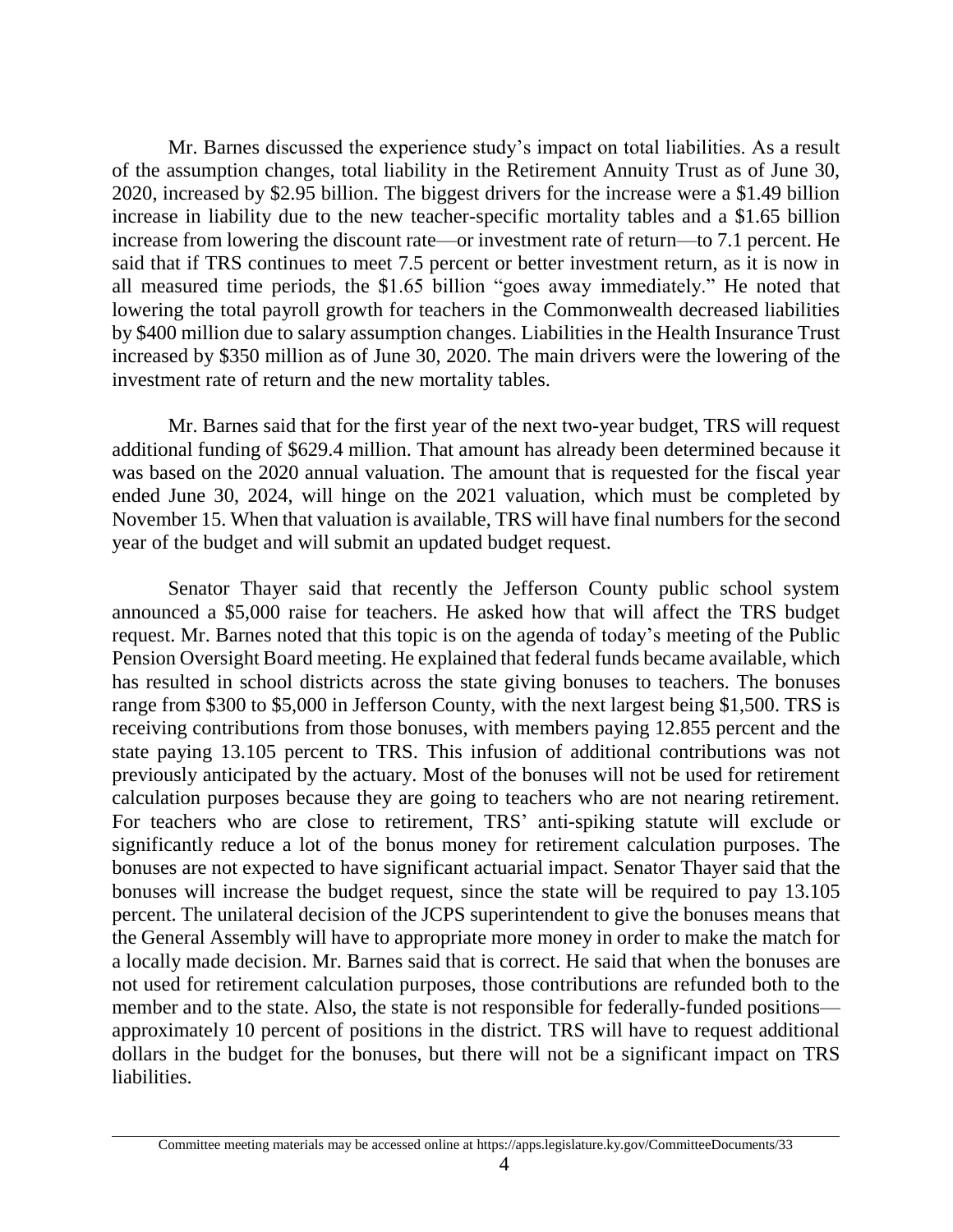Mr. Barnes agreed with Senator Thayer when he asked whether the additional funding from the General Assembly over the last six years allowed TRS to make more long-term investments on behalf of its members. He explained how the additional funding has positively impacted TRS' investment return. Senator Thayer emphasized that because of the decisions made by the General Assembly over the last six years, TRS has had more money to spend on longer-term investments, providing higher yields.

When Senator Thayer asked about TRS' cash flow situation as of the end of the fiscal year, Mr. Barnes responded that there had been concern about TRS' negative cash flow prior to receiving the additional funding. It would be over \$1 billion per year without the additional funding; now it is about \$350-\$400 million per year, which is in a normal range. It is normal for a mature plan to have negative cash flow, so long as it is not too high. TRS is in great shape now—getting the cash flow it needs to invest and earn money for teachers in the Commonwealth.

In response to Representative DuPlessis, Mr. Koebel confirmed that \$350 million is an acceptable amount of negative cash flow. Mr. Koebel said that for a mature system like TRS that has been saving money in a trust fund for many years, it is perfectly normal to have negative cash flow, meaning that the contributions coming in are less than the benefit payments going out. The TRS investment committee and the board of trustees are responsible for making sure that the investment earnings in the trust fund are sufficient. Actuaries look very carefully at negative cash flow, as a percentage of assets, to make sure it does not get out of hand.

Responding to a question from Representative DuPlessis regarding the need for the state to infuse \$600+ million into the system, Mr. Koebel said that TRS, like most pension systems, has an unfunded accrued liability that is paid over an amortization period—similar to a mortgage. The plan for TRS that was set by its board of trustees is to pay that over a closed 30-year period. He went on to discuss how the state's statutory contribution requirement and TRS' additional funding requests are applied.

Representative DuPlessis said that TRS continues to be one of the top performing pension plans in the country in investment return, yet still has negative cash flow without the infusion of cash from the state. He questioned whether TRS is more expensive—that is, has higher benefit payouts—compared to other pension systems. Mr. Barnes said no it is not a function of benefits that are paid out. In regard to the benefit structure, the actuaries are recommending and asking for the normal, or actuarial, cost, plus the additional money needed to pay the pension unfunded liability. Mr. Harbin said that being 50 percent funded and not having the dollars to invest is the biggest issue. TRS is earning great investment return on 50 percent of the assets that the system needs. As the funded level grows closer to 70, 80, or 90 percent—the level of most pension plans—the easier it will be to step out of that unfunded situation. TRS will need to get more assets in the system in order to "invest its way out," and additional contributions will be needed to do that.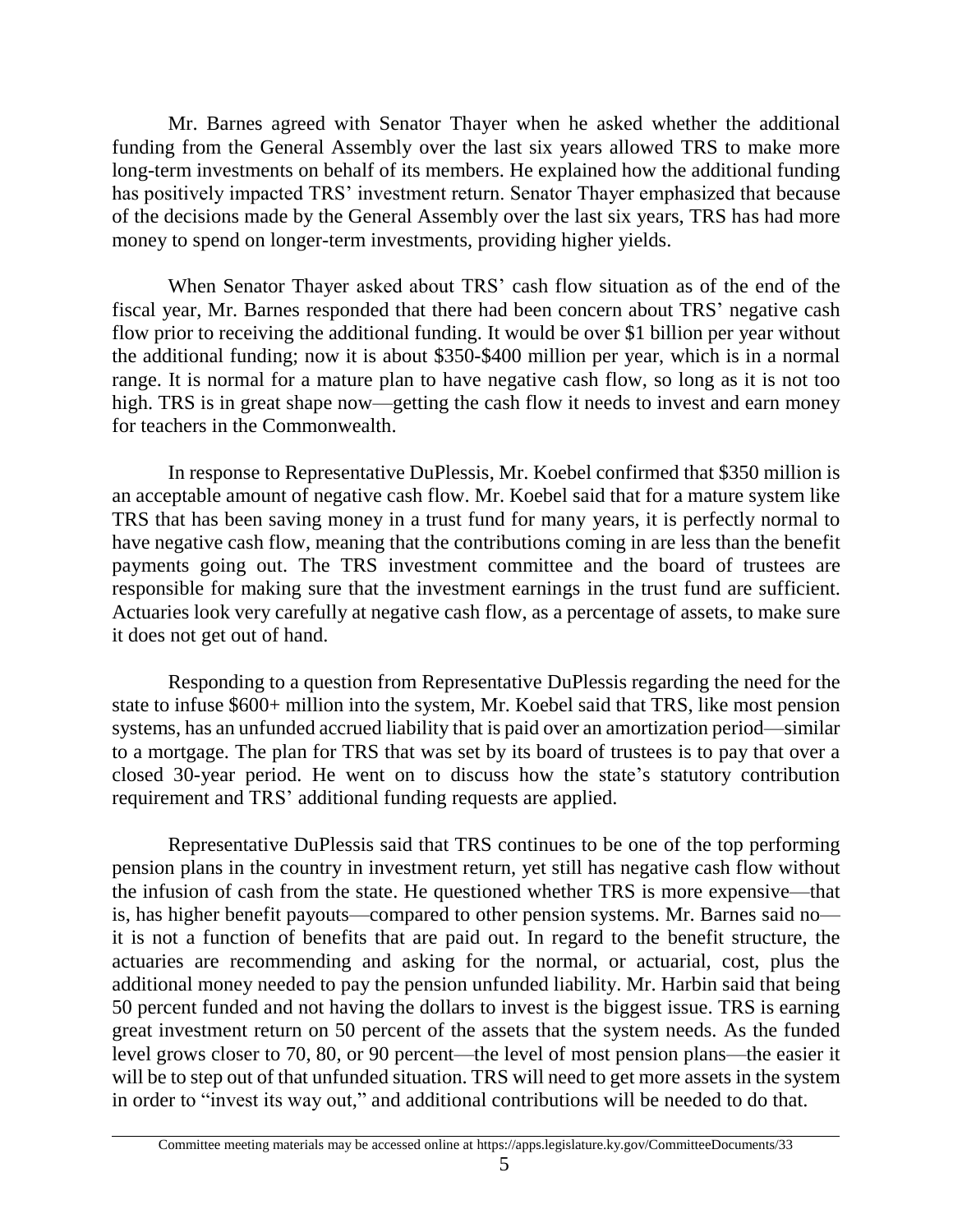Representative Nemes said that prior to the Republican administration assuming office in 2017, the General Assembly historically had not satisfied TRS' funding requests, but since 2017, the General Assembly has granted TRS 100 percent of its funding requests. Mr. Harbin said that is correct, except that it was slightly below 100 percent during the first two years. He confirmed that TRS' funding level would be much higher than 50 percent today if its funding requests had been met prior to 2017.

When Representative Miller asked about TRS' preferred way to increase assets, Mr. Harbin said they would prefer to have an additional \$100, \$200, or \$300 million coming in now. However, when the County Employees Retirement System (CERS) in the past had lowered its 7.75 percent rate of return to 6.25 percent, the city and county government budgets were not able to handle that shift immediately. The legislature then phased that in for city and county governments. TRS is looking at that same methodology.

Representative Bratcher asked how TRS benefits compare with other state pension systems. Mr. Harbin said that the retirement benefit is comparable to other states in which teachers are not subject to social security. The TRS medical benefit ranks in the top tier and has been on a prefunded basis since 2010.

Senator Alvarado asked about the funding level for the medical insurance benefit. Mr. Harbin said the health insurance trust fund now has about \$2.2 billion in assets, as of June 30, 2021, with liabilities around \$3.5 billion. It will be fully funded ahead of the 30- year schedule established in 2010, partly because significant federal dollars are being reimbursed into the plan. TRS has received over \$300 million in federal funds that were not anticipated at the time the shared responsibility program was enacted by the General Assembly in 2010. Mr. Harbin said he fears that the federal government will change that program, and TRS is constantly in contact with members of Congress about keeping the program in place. The federal dollars are an important component in funding the medical benefit. He said that costs also have been lower than projected. In 2010, medical cost per month for retirees age 65 and over was around \$300 per member; today it is \$178 per member. The success of the program is due in part because of the great job being done by TRS insurance staff to keep costs down. Through the Know Your Rx Coalition with the University of Kentucky and the University of Louisville, TRS has been able to cut drug purchasing costs by about \$13 million per year.

Mr. Barnes said the annual valuation for the year that just ended June 30 will be ready by November 15. That valuation will include fiscal year return for 2021, which was an exceptional year. FY 2021 return, preliminarily, will be 20 percent, but it could be closer to 30 percent. Return for FY 2016 will drop off; 2016 was a bad year in the market for TRS, with market value being a negative one percent.

Committee meeting materials may be accessed online at https://apps.legislature.ky.gov/CommitteeDocuments/33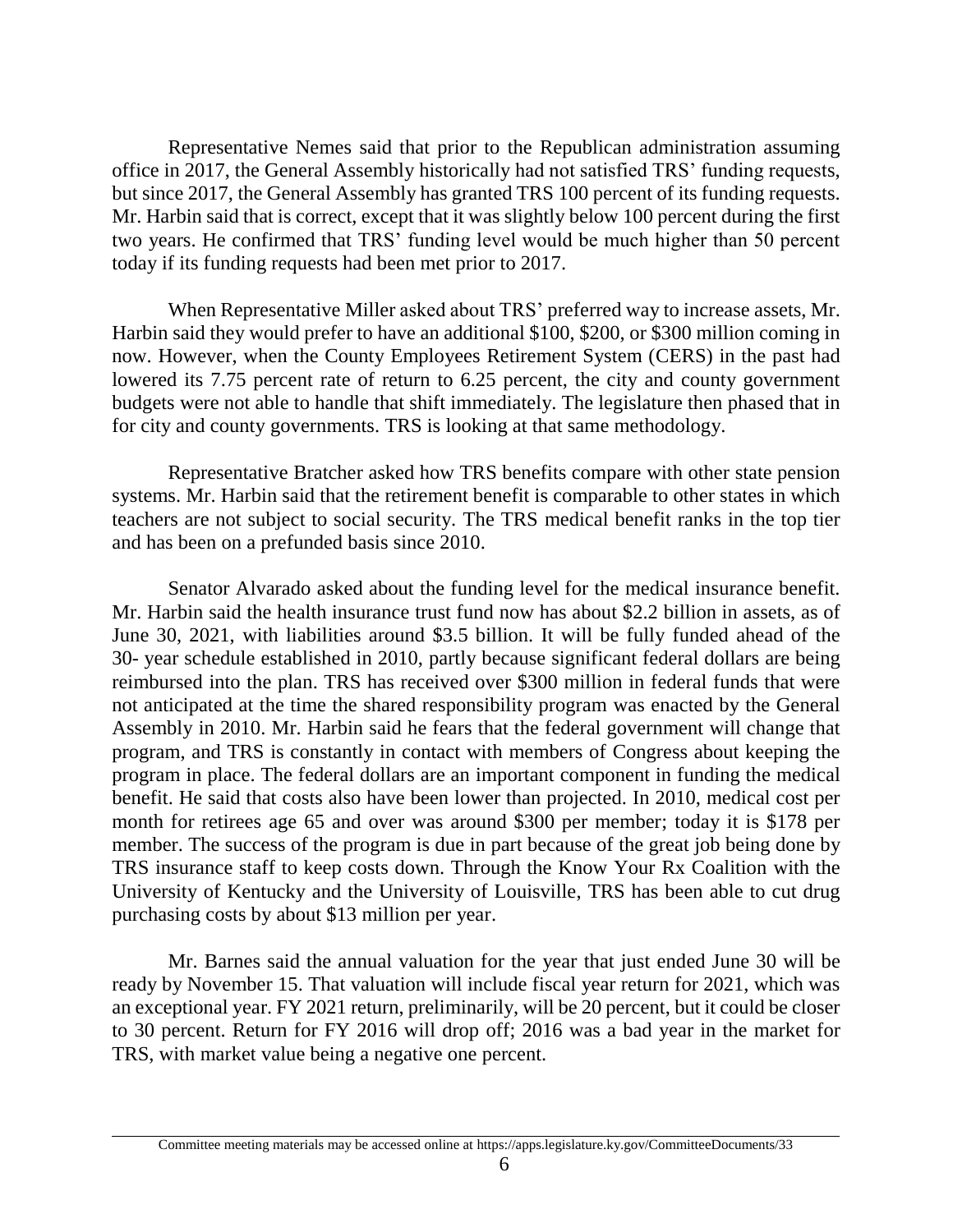Through the third quarter of FY 2021, the trusts collectively gained more than \$4.5 billion in assets. Net asset gains in the Retirement Annuity Trust were above \$4 billion, and Health Insurance Trust asset gains were \$509,300,000. Since then, another \$1+ billion has been added to assets in the Retirement Annuity Trust.

The pension trust funds in July 1, 1985, had assets of \$1.8 billion and, as of June 30, 2020, had grown to \$20.7 billion. During that period, member/other contributions were \$7.9 billion, and employer contributions were \$15.7 billion. Investment income was \$28.7 billion, more than member and employer contributions combined, even though during that time period TRS was closer to 50 percent than 100 percent funded. After benefit payments and refunds of \$33.2 billion and \$.2 billion for administrative expenses, the ending asset balance after those 35 years was \$20.7 billion.

When asked by Senator Thayer, Mr. Barnes confirmed that the total TRS budget request is a little over \$1 billion per year—additional funding of \$629.4 million plus about \$450 million for percentage of payroll (13.105 percent). Senator Thayer stated, therefore, that \$1 billion a year of an \$11 billion executive branch budget would be going to support teacher pensions.

Mr. Koebel responded to Representative DuPlessis when asked when negative cash flow should be considered a cause for alarm stating that the real return assumption should be enough to cover the negative cash flow. Actuaries become alarmed when plans have a negative cash flow greater than -5 percent. Under the new projection, negative cash flow for TRS is in the range of -3 percent, which is fine. There will be enough investment earnings to cover the difference.

Representative Miller asked whether Cavanaugh Macdonald (CM) is recommending a phase-in of the valuation changes. Mr. Koebel said that CM recommended to the TRS board a 7.1 percent return assumption. He acknowledged that there is a lot of phasing-in by pension plans across the country but said CM is recommending the one single rate, in accord with its actuarial standards of practice.

Discussion concluded, and Representative Miller thanked the speakers.

# **Judicial Redistricting**

John D. Minton, Jr., Chief Justice of the Kentucky Supreme Court, appeared before the committee accompanied by Laurie Dudgeon, Director, Administrative Office of the Courts (AOC). His testimony included a PowerPoint presentation.

Chief Justice Minton said that redistricting of appellate courts—Supreme Court and Court of Appeals—are governed by Kentucky Constitution Sec. 110(4). Redistricting of trial courts—circuit and district courts—are governed by Kentucky Constitution Sec. 112(2) & (3) and Sec. 113(2) & (3). Section 110, which was adopted in 1976, states that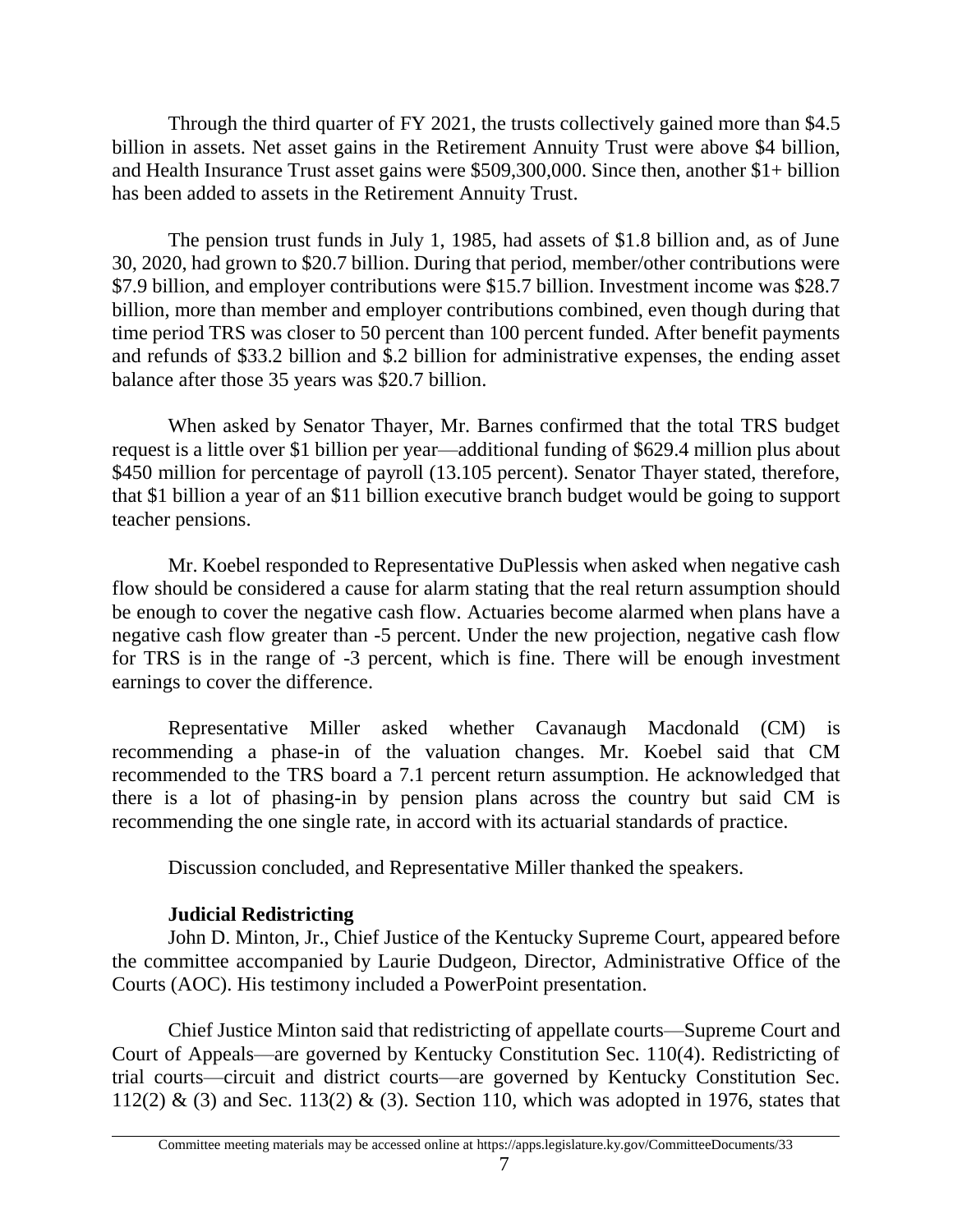the Court of Appeals districts existing on that date "shall constitute the initial Supreme Court districts. The General Assembly thereafter may redistrict the Commonwealth, by counties, into seven Supreme Court districts as nearly equal in population and as compact in form as possible."

During the 2012 Regular Session, appellate redistricting was included in HB 1, which was challenged by several legislators in *Legislative Research Commission v. Fischer, et al and later struck down by the Supreme Court. During the 2013 Special* Session, the General Assembly passed HB 2, the legislative redistricting plan, but it did not include appellate redistricting. During the 2019 Regular Session, HB 496, filed by Representative Jason Nemes, presented an appellate redistricting plan. The bill was heard in committee for informational purposes only.

Chief Justice Minton said that population shifts have resulted in disparate population distribution among the current seven appellate districts. Because counties cannot be split, Jefferson County alone constitutes Supreme Court and Court of Appeals District 4. By subtracting the Jefferson County population from the estimated state population, the ideal population of the remaining six appellate districts was determined to be 616,819.

Kentucky Constitution Sections 112 and 113, adopted in January 1976, governing circuit courts and district courts, require the Supreme Court to certify the necessity to "reduce, increase, or rearrange the judicial districts" before the General Assembly can act. Districts composed of more than one county must be as compact in form as possible; counties must be contiguous; and no county can be divided. The number of circuit or district judges in each district shall be determined by the General Assembly, upon certification of necessity by the Supreme Court. There are currently 57 judicial circuits and 60 judicial districts.

Chief Justice Minton explained that the "one man, one vote" principle does not apply to the judiciary. Unlike the legislature, the state judiciary is not the body responsible for achieving representative government. Judges serve people but do not represent people. Judges must be conveniently located to the people they serve but do not have to be distributed on a per capita basis. These principles were adopted in 1972 in *Kentucky State Bar Ass'n. v. Taylor.* That opinion has not been judicially tested in Kentucky.

Chief Justice Minton said he hopes that the time has arrived to consider statewide judicial redistricting, which was last done in 1893. There have been change to the circuits and districts since then, but they have not occurred on a statewide basis. Kentucky's judicial circuits and districts have remained largely untouched since the passage of the Judicial Article in 1976. The Judicial Article put the burden of initiating judicial redistricting and changes in the number of judges on the Supreme Court.

Committee meeting materials may be accessed online at https://apps.legislature.ky.gov/CommitteeDocuments/33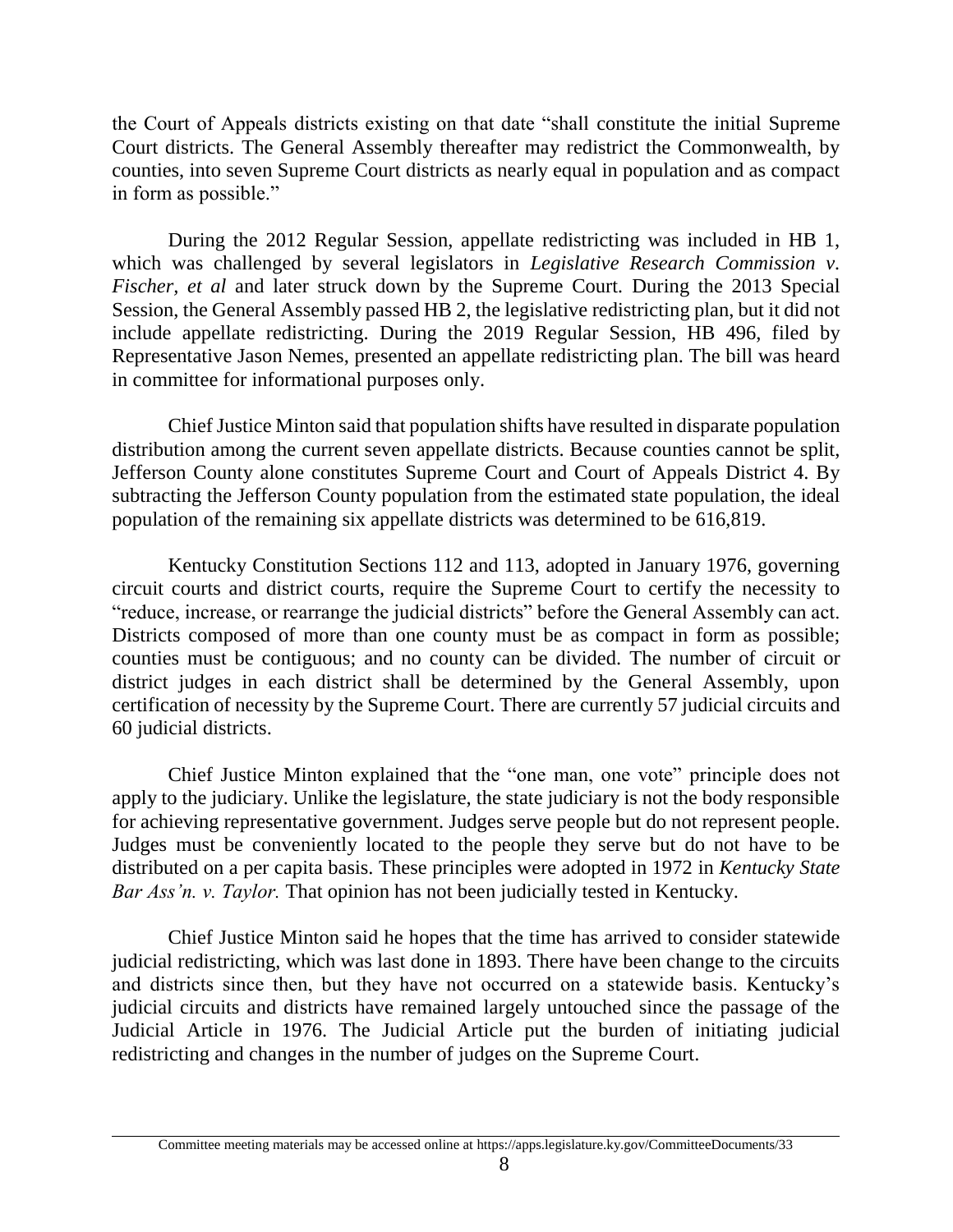Chief Justice Minton said that HB 238 (2014 RS) included language in the judicial branch budget relating to realignment of circuit and district judicial boundaries. It directed the Administrative Office of the Courts (AOC) to develop and implement a weighted caseload system to precisely measure and compare judicial caseloads throughout the Commonwealth on the circuit, family, and district court levels for the purpose of recommending a plan for realigning circuit and district judicial boundaries. HB 238 stated that "this plan shall be submitted to the House and Senate Judiciary Committees by January 15, 2016." Pursuant to that language, AOC engaged the services of the National Center for State Courts for the weighted caseload study. For redistricting of circuits and districts, the type of caseload determines workload and the distribution of judicial resources. A comprehensive, statewide judicial redistricting plan was submitted to the General Assembly in December 2016, and the Supreme Court entered a certification of necessity endorsing the changes in the plan. During the 2017 Regular Session, Senator John Schickel filed SB 9, which incorporated all the recommended changes. Representative David Meade filed HB 515, which added a family court to the  $28<sup>th</sup>$  circuit (Lincoln, Pulaski, and Rockcastle counties) and the 54<sup>th</sup> circuit (Boone and Gallatin counties). SB 9 was not heard in committee, and HB 515 passed the House but was not heard in committee in the Senate. The 2017 session ended with no progress on judicial redistricting.

In 2018, the Supreme Court submitted to the legislature a scaled-down redistricting plan that impacted the 10 jurisdictions with the greatest need. HB 348, filed by Representative Jeff Hoover, was enacted during the 2018 Regular Session. As a result, new family judges were elected in the  $28<sup>th</sup>$ ,  $54<sup>th</sup>$ , and  $55<sup>th</sup>$  judicial circuits and took office January 7, 2019. Abolishment of divisions in the  $31<sup>st</sup>$  judicial circuit and the combined  $1<sup>st</sup>$ and 59th judicial circuits will occur in January 2023, at the end of the current term.

HB 348 required AOC to perform a weighted caseload study in 2020 and every eight years thereafter. It also required the Supreme Court to submit to the General Assembly any changes indicated by the weighted caseload analysis. AOC conducted the study, which was thoroughly examined by the Judicial Workload Assessment Committee, as well as smaller groups of district, circuit and family court judges and legislators. The Supreme Court certified the need for five changes—in the circuits with the greatest need. Legislation to implement the plan did not pass during the 2021 Regular Session. Chief Justice Minton said that appellate redistricting needs to happen. It has not happened for a long time, and there have been changes in population distribution in the Commonwealth.

Representative Nemes said that Kentucky has one of the best court systems in the country and thanked the Chief Justice for his work relating to redistricting. From Rep. Nemes' perspective, he does not think that legislators in the House favor a piecemeal approach to adding new judges. He feels that a more comprehensive look at trial court redistricting is promising and merits support. Chief Justice Minton agreed that the approach should be comprehensive. Forty-seven counties do not have a family court, which means they are underserved. A comprehensive plan would also involve commonwealth's

Committee meeting materials may be accessed online at https://apps.legislature.ky.gov/CommitteeDocuments/33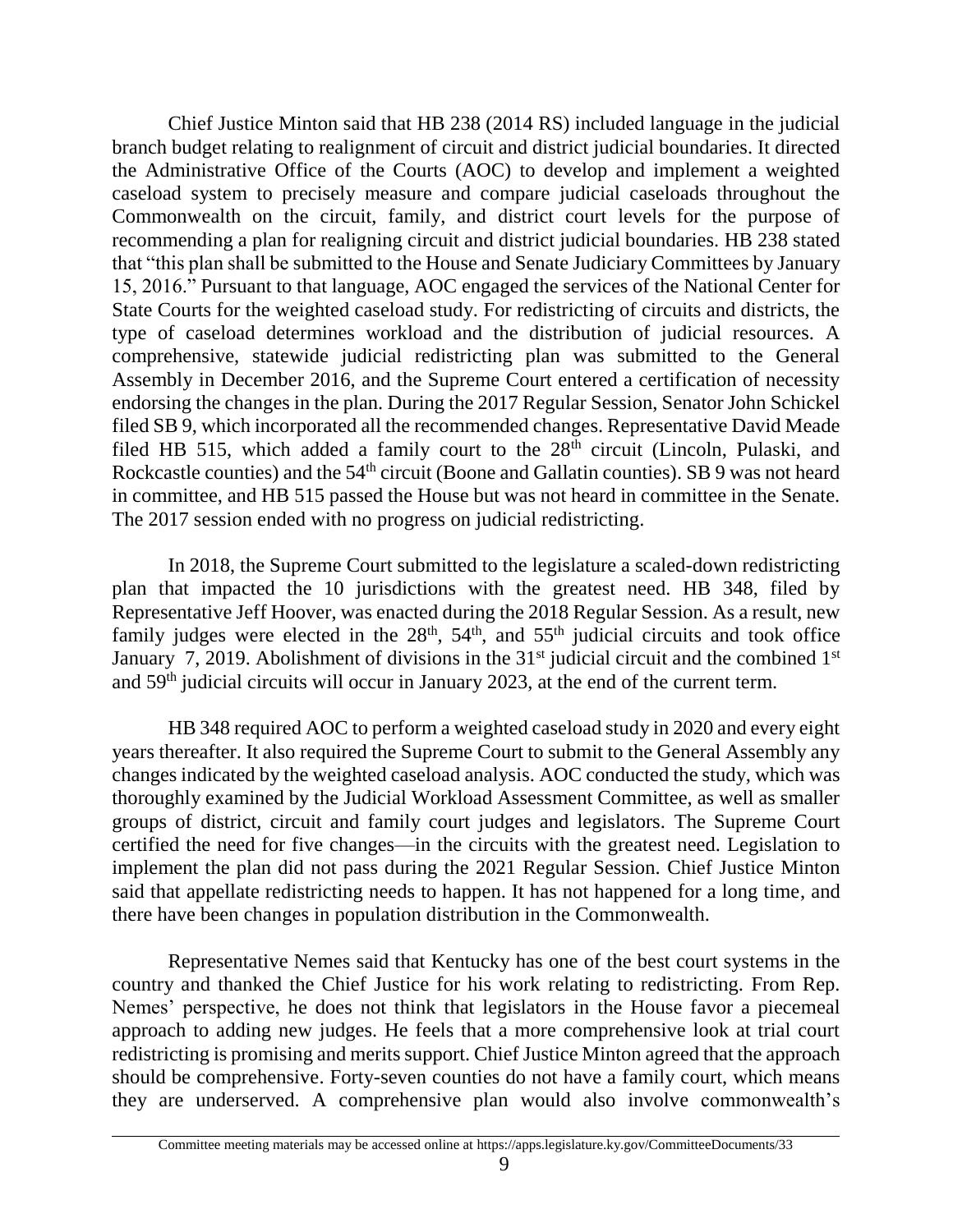attorneys. A comprehensive statewide plan is going to require a lot of courage and statesmanship on behalf of members of the court and the General Assembly. Chief Justice Monton suggested that 2030 would be an important year relative to judicial redistricting, since that is when district judges, circuit judges, most of the Supreme Court justices, and the commonwealth's attorneys will be elected.

Representative Nemes said that he represents Jefferson and Oldham counties and that both are woefully underrepresented in the appellate courts. Kentucky Constitution Sec. 110(4) says that counties should be as nearly equal in population as possible. Jefferson County has over 750,000 people—almost 19 percent of Kentucky's population. Without splitting Jefferson County, there still are two districts—one centered in Lexington and one centered in northern Kentucky—with a population nearing 700,000. It seems to him that there are unconstitutional districts in the appellate courts. Chief Justice Minton replied to Rep. Nemes that his only guidance to legislators on redistricting would be that the Kentucky Constitution states that redistricting must be done "by county," which would mean not dividing counties.

Representative Wheatley asked questions about the "one person, one vote" principle in relation to judicial redistricting in other states and in the Commonwealth. He commented that for legislative redistricting, the "one person, one vote" principle has set the standing for voters in Kentucky. He also stated that he agrees with a comprehensive approach for judicial redistricting. Chief Justice Minton said that the concept of "one person, one vote" in judicial redistricting has not been applied in states that have elected judges, except in the state of Louisiana, where there was a case in federal court. In general, historically the "one person, one vote" concept has not applied in judicial elections. It is the duty of the Supreme Court to assure that people's access to justice—access to the courts—is as nearly equal as possible. This would require the right number of judges in the right places so that people can be served in an efficient and effective manner and so that no one is deprived of access to courts. Some judges are overworked, some are underworked, and changes are needed.

Responding to questions from Senator Southworth, Chief Justice Minton discussed the Supreme Court's role in judicial redistricting, as required by the Kentucky Constitution. There were no additional questions, and Representative Miller thanked Chief Justice Minton for his testimony. He said that any members who have follow-up questions may submit them to LRC staff.

# **League of Women Voters of Kentucky – Redistricting Initiative**

The guest speaker was Dee Pregliasco, Vice-President and Redistricting Chair, League of Women Voters of Kentucky. She was accompanied by Cindy Heine, Legislative Liaison for the League in Kentucky. A proposed possible map entitled "Kentucky Estimated Population Changes from 2010 to 2018" was projected on the meeting room screens. The map and a letter from the League to the Interim Joint Committee on State